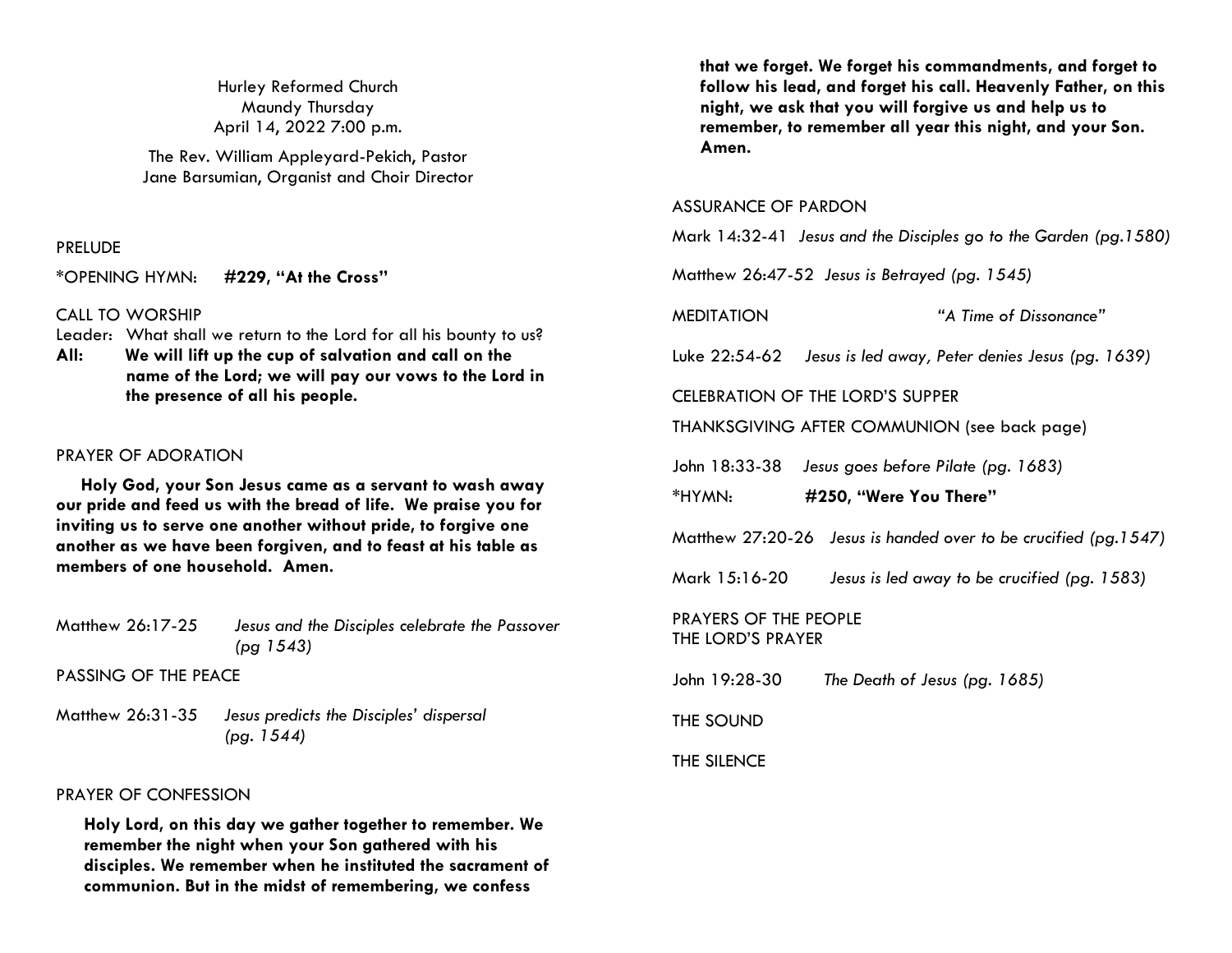## THANKSGIVING AFTER COMMUNION

Leader: Brothers and sisters, since the Lord has now fed us at his Table, let us praise God's holy name with heartfelt thanksgiving! Bless the Lord, O my soul,

**People: and all that is within me, bless his holy name.** 

Leader: Bless the Lord, O my soul,

**People: and do not forget all his benefits—**

Leader: who forgives all your iniquity,

**People: who heals all your diseases,**

Leader: who redeems your life from the Pit,

**People: who crowns you with steadfast love and mercy.**

Leader: The Lord is merciful and gracious,

**People: slow to anger and abounding in steadfast love.** 

Leader: He does not deal with us according to our sins,

**People: nor repay us according to our iniquities.** 

Leader: For as the heavens are high above the earth,

### **People: so great is his steadfast love toward those who fear him;**

Leader: as far as the east is from the west,

### **People: so far does he remove our transgressions from us.**

Leader: As a father has compassion for his children,

**People: so the Lord has compassion for those who fear him,** 

Leader: who did not spare his own Son, but gave him up for us all, and will also give us all things with him.

**People: Therefore shall my mouth and heart show forth the praise of the Lord, from this time forth forevermore. Amen.** *From Psalm 103, with additions*



Hurley Reformed Church Hurley, New York

The Rev. William Appleyard-Pekich Minister of Word and Sacrament

*Welcome! May the doors of this church be wide enough to receive all who need human love and fellowship, and a Father's care; and narrow enough to shut out all envy and hate.*

*Enter to Worship Depart to Serve*